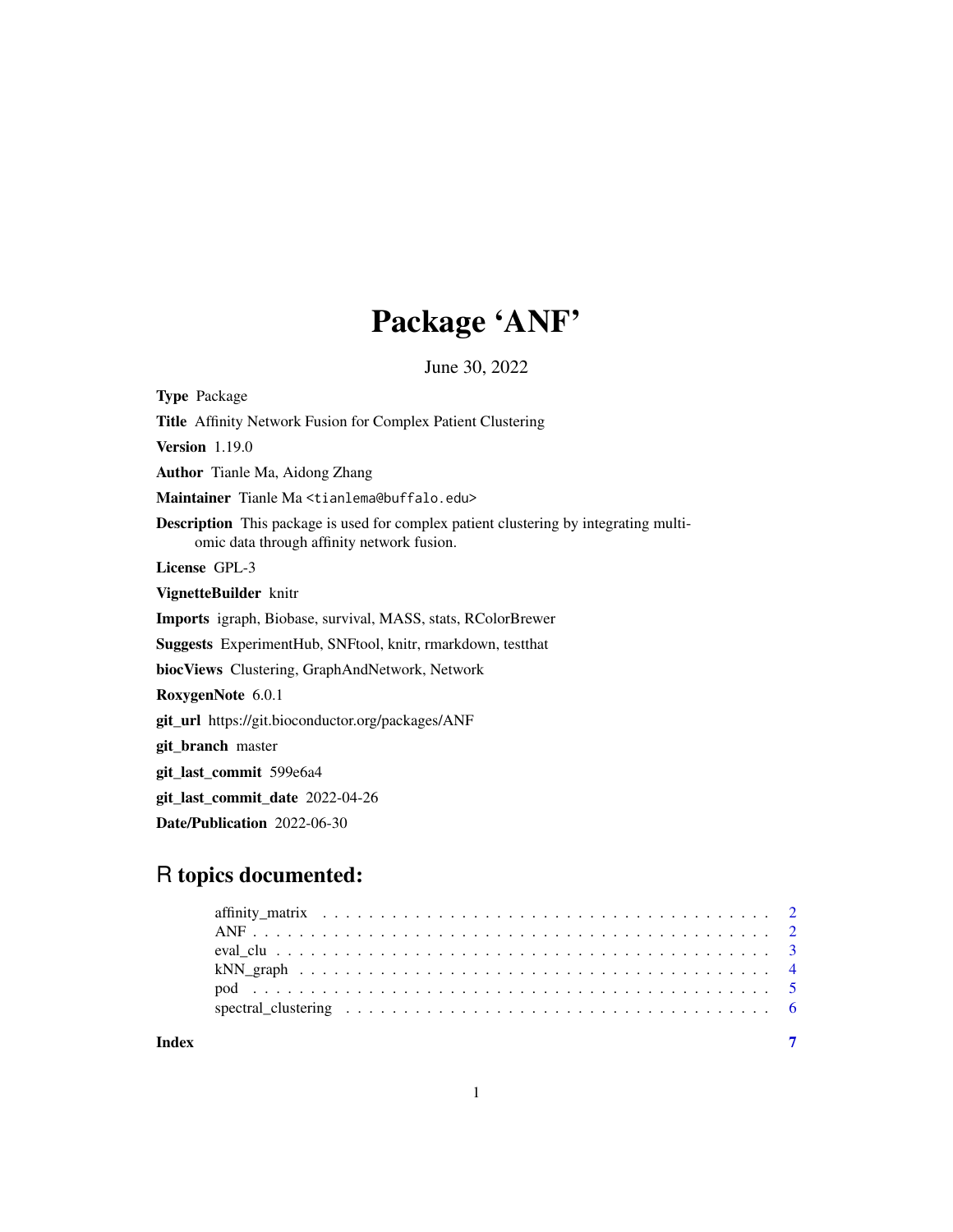<span id="page-1-0"></span>

#### Description

Generate a symmetric affinity matrix based on a distance matrix using 'local' Gaussian kernel

#### Usage

 $affinity_matrix(D, k, alpha = 1/6, beta = 1/6)$ 

#### Arguments

| D     | distance matrix (need to be a square and non-negative matrix)                                             |
|-------|-----------------------------------------------------------------------------------------------------------|
| k     | the number of k-nearest neighbors                                                                         |
| alpha | coefficient for local diameters. Default value: 1/6. This default value should<br>work for most cases.    |
| beta  | coefficient for pair-wise distance. Default value: 1/6. This default value should<br>work for most cases. |

#### Value

an affinity matrix

#### Examples

```
D = matrix(runif(400), nrow=20)A = affinity_matrix(D, 5)
```

| - |  |  |  |  |  |
|---|--|--|--|--|--|
|---|--|--|--|--|--|

ANF *Fuse affinity networks (i.e., matrices) through one-step or two-step random walk*

#### Description

Fuse affinity networks (i.e., matrices) through one-step or two-step random walk

#### Usage

```
ANF(Wall, K = 20, weight = NULL, type = c("two-step", "one-step"),
  alpha = c(1, 1, 0, 0, 0, 0, 0, 0), verbose = FALSE)
```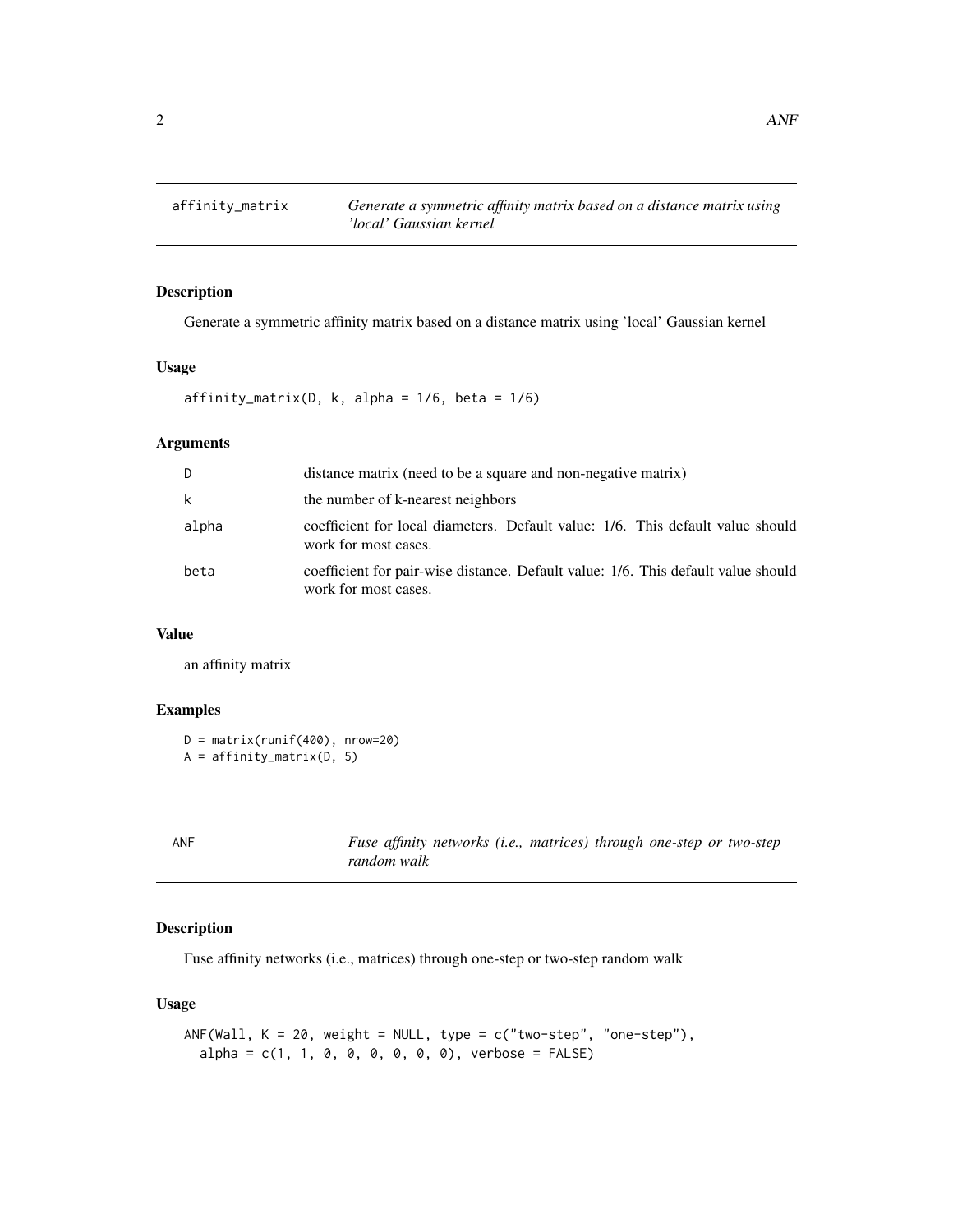#### <span id="page-2-0"></span>eval\_clu 3

#### Arguments

| Wall    | a list of affinity matrices of the same shape.                                                                                                                                                                                                                                                                                                                                                                                                                       |
|---------|----------------------------------------------------------------------------------------------------------------------------------------------------------------------------------------------------------------------------------------------------------------------------------------------------------------------------------------------------------------------------------------------------------------------------------------------------------------------|
| К       | the number of k nearest neighbors for function kNN_graph                                                                                                                                                                                                                                                                                                                                                                                                             |
| weight  | a list of non-negative real numbers (which will be normalized internally so that<br>it sums to 1) that one-to-one correspond to the affinity matrices included in<br>'Wall'. If not set, internally uniform weights are assigned to all affinity matrices<br>in 'Wall'.                                                                                                                                                                                              |
| type    | choose one of the two options: perform "one-step" random walk, or "two-step"<br>random walk on the list of affinity matrices in 'Wall" to generate a fused affinity<br>matrix. Default: "two-step" random walk                                                                                                                                                                                                                                                       |
| alpha   | a list of eight non-negative real numbers (which will be normalized internally to<br>make it sums to 1). Only used when "two-step" (default value of 'type') random<br>walk is used. 'alpha' is the weights for eight terms in the "two-step" random<br>walk formula (check research paper for more explanations about the terms).<br>Default value: $(1, 1, 0, 0, 0, 0, 0, 0)$ , i.e., only use the first two terms (since they<br>are most effective in practice). |
| verbose | $logical(1);$ if true, print some information                                                                                                                                                                                                                                                                                                                                                                                                                        |

#### Value

a fused transition matrix (representing a fused network)

#### Examples

```
D1 = matrix(runif(400), nrow=20)
W1 = affinity_matrix(D1, 5)
D2 = matrix(runif(400), nrow=20)W2 = affinity_matrix(D1, 5)
W = ANF(list(W1, W2), K=10)
```
eval\_clu *Evaluate clustering result*

#### Description

Evaluate clustering result

#### Usage

```
eval_clu(true_class, w = NULL, d = NULL, k = 10, num_clu = NULL,
  surv = NULL, type_L = c("rw", "sym", "unnormalized"), verbose = TRUE)
```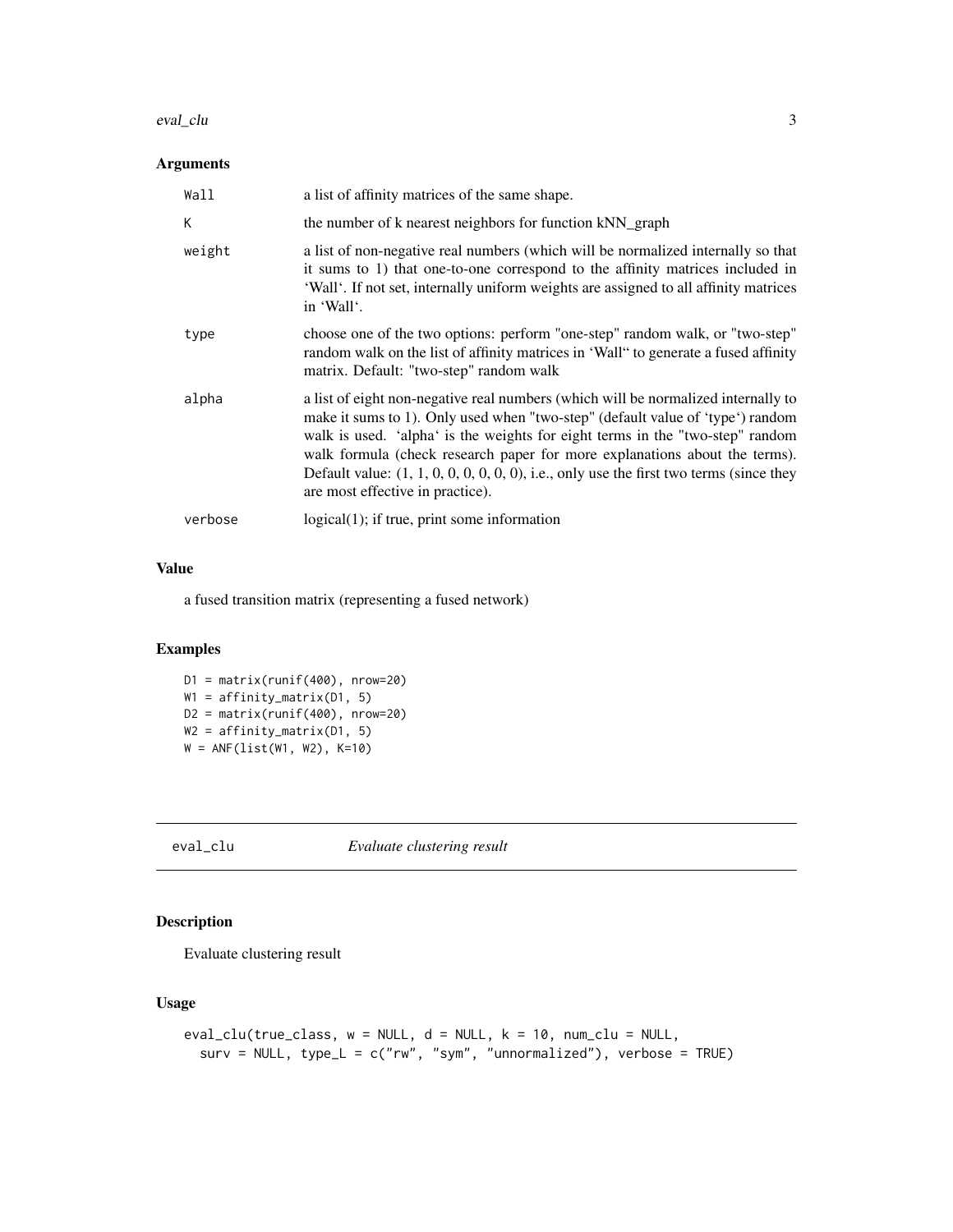#### <span id="page-3-0"></span>Arguments

| true_class | A named vector of true class labels                                                                                                                                                                                                                                                                                                                                                                                                            |
|------------|------------------------------------------------------------------------------------------------------------------------------------------------------------------------------------------------------------------------------------------------------------------------------------------------------------------------------------------------------------------------------------------------------------------------------------------------|
| W          | affinity matrix                                                                                                                                                                                                                                                                                                                                                                                                                                |
| d          | distance matrix if w is NULL, calcuate w using d                                                                                                                                                                                                                                                                                                                                                                                               |
| k          | an integer, default 10; if w is null, $w = \text{affinity\_matrix}(d, k)$ ; otherwise unused.                                                                                                                                                                                                                                                                                                                                                  |
| num_clu    | an integer; number of clusters; if NULL, set num_clu to be the number of classes<br>using true class                                                                                                                                                                                                                                                                                                                                           |
| surv       | a data.frame with at least two columns: time (days_to_death or days_to_last_follow_up),<br>and censored $(logical(1))$                                                                                                                                                                                                                                                                                                                         |
| type_L     | (parameter passed to spectral_clustering: 'type') choose one of three versions of<br>graph Laplacian: "unnormalized": unnormalized graph Laplacian matrix $(L = D)$<br>- W); "rw": normalization closely related to random walk $(L = I - D^{-(-1)*}W)$ ;<br>(default choice) "sym": normalized symmetric matrix (L = I - D^(-0.5) * W *<br>D^(-0.5)) For more information: https://www.cs.cmu.edu/~aarti/Class/10701/readings/Luxburg06_TR.pd |
| verbose    | $logical(1)$ ; if true, print some information                                                                                                                                                                                                                                                                                                                                                                                                 |

#### Value

a named list of size 3: "w": affinity matrix used for spectral\_clustering; "clu.res": a named vector of calculated "NMI" (normalized mutual information), "ARI" (Adjusted Rand Index), and "-log10(p)" of log rank test of survival distributions of patient clusters; "labels: a numeric vector as class labels

#### Examples

```
library(MASS)
true.class = rep(c(1,2), each=100)feature.mat1 = mvrnorm(100, rep(0, 20), diag(runif(20,0.2,2)))
feature.mat2 = mvrnorm(100, rep(0.5, 20), diag(runif(20,0.2,2)))
feature1 = rbind(feature.mat1, feature.mat2)
d = dist(feature1)
d = as.matrix(d)
A = affinity_matrix(d, 10)
res = eval_clu(true_class=true.class, w=A)
```

| kNN_graph | Calculate k-nearest-neighbor graph from affinity matrix and normal- |
|-----------|---------------------------------------------------------------------|
|           | <i>ize it as transition matrix</i>                                  |

#### Description

Calculate k-nearest-neighbor graph from affinity matrix and normalize it as transition matrix

#### Usage

kNN\_graph(W, K)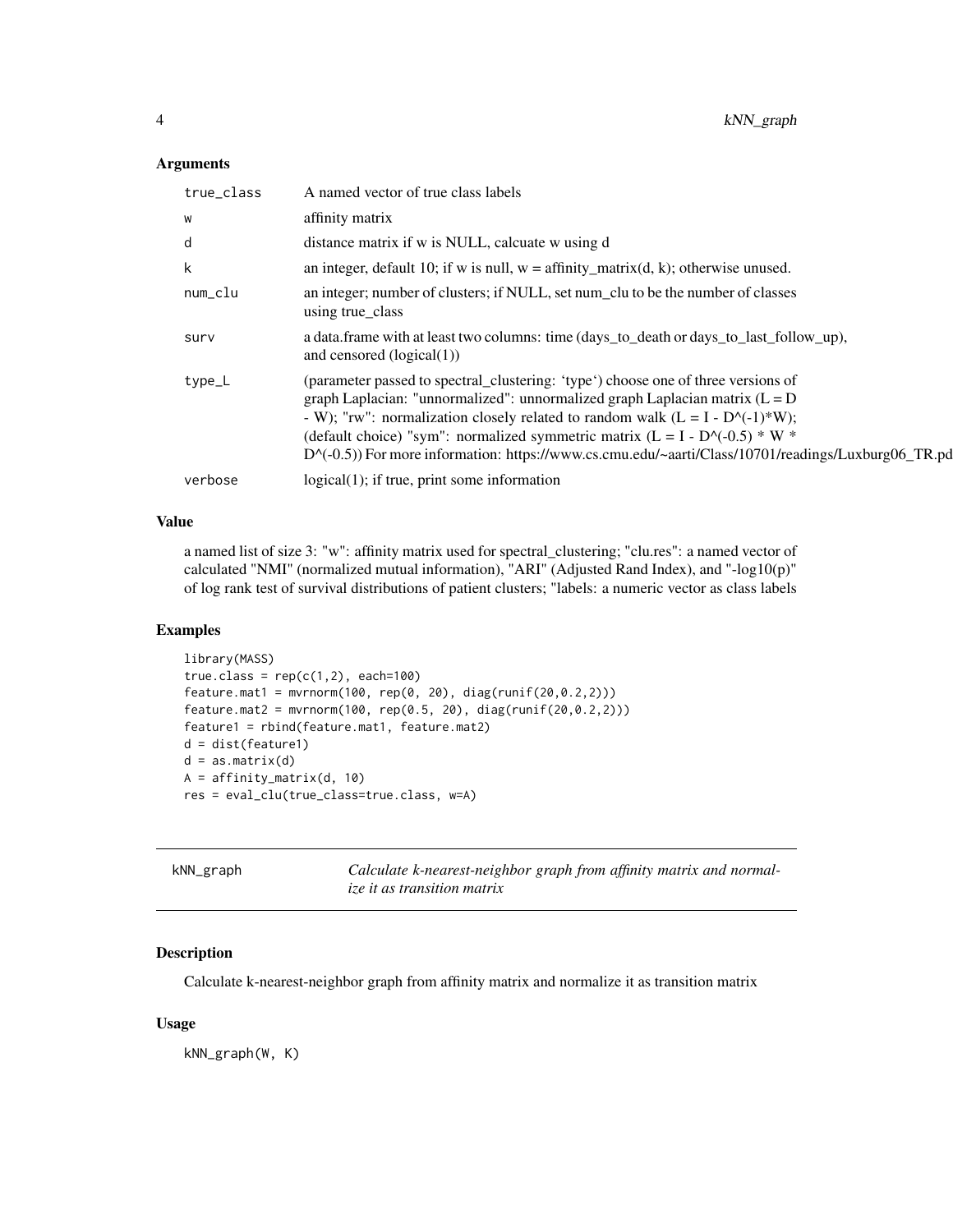#### <span id="page-4-0"></span>pod 55 and 55 and 55 and 55 and 55 and 55 and 55 and 55 and 55 and 55 and 55 and 55 and 55 and 55 and 55 and 55 and 55 and 55 and 55 and 55 and 55 and 55 and 55 and 55 and 55 and 55 and 55 and 55 and 55 and 55 and 55 and 5

#### Arguments

| affinity matrix (its elements are non-negative real numbers) |
|--------------------------------------------------------------|
| the number of k nearest neighbors                            |

#### Value

a transition matrix of the same shape as W

#### Examples

 $D = matrix(runif(400),20)$ W = affinity\_matrix(D, 5)  $S = kNN\_graph(W, 5)$ 

| . .<br>. .<br>. |
|-----------------|
|-----------------|

Finding optimal discrete solutions for spectral clustering

#### Description

Finding optimal discrete solutions for spectral clustering

#### Usage

pod(Y, verbose = FALSE)

#### Arguments

| Y       | a matrix with N rows and K columns, with N being the number of objects (e.g.,    |
|---------|----------------------------------------------------------------------------------|
|         | patients), K being the number of clusters. The K columns of $Y'$ should corre-   |
|         | spond to the first k eigenvectors of graph Laplacian matrix (of affinity matrix) |
|         | corresponding to the k smallest eigenvalues                                      |
| verbose | $logical(1)$ ; if true, print some information                                   |

#### Value

class assignment matrix with the same shape as Y (i.e., N x K). Each row contains all zeros except one 1. For instance, if  $X_i$  = 1, then object (eg, patient) i belongs to cluster j.

#### References

Stella, X. Yu, and Jianbo Shi. "Multiclass spectral clustering." ICCV. IEEE, 2003.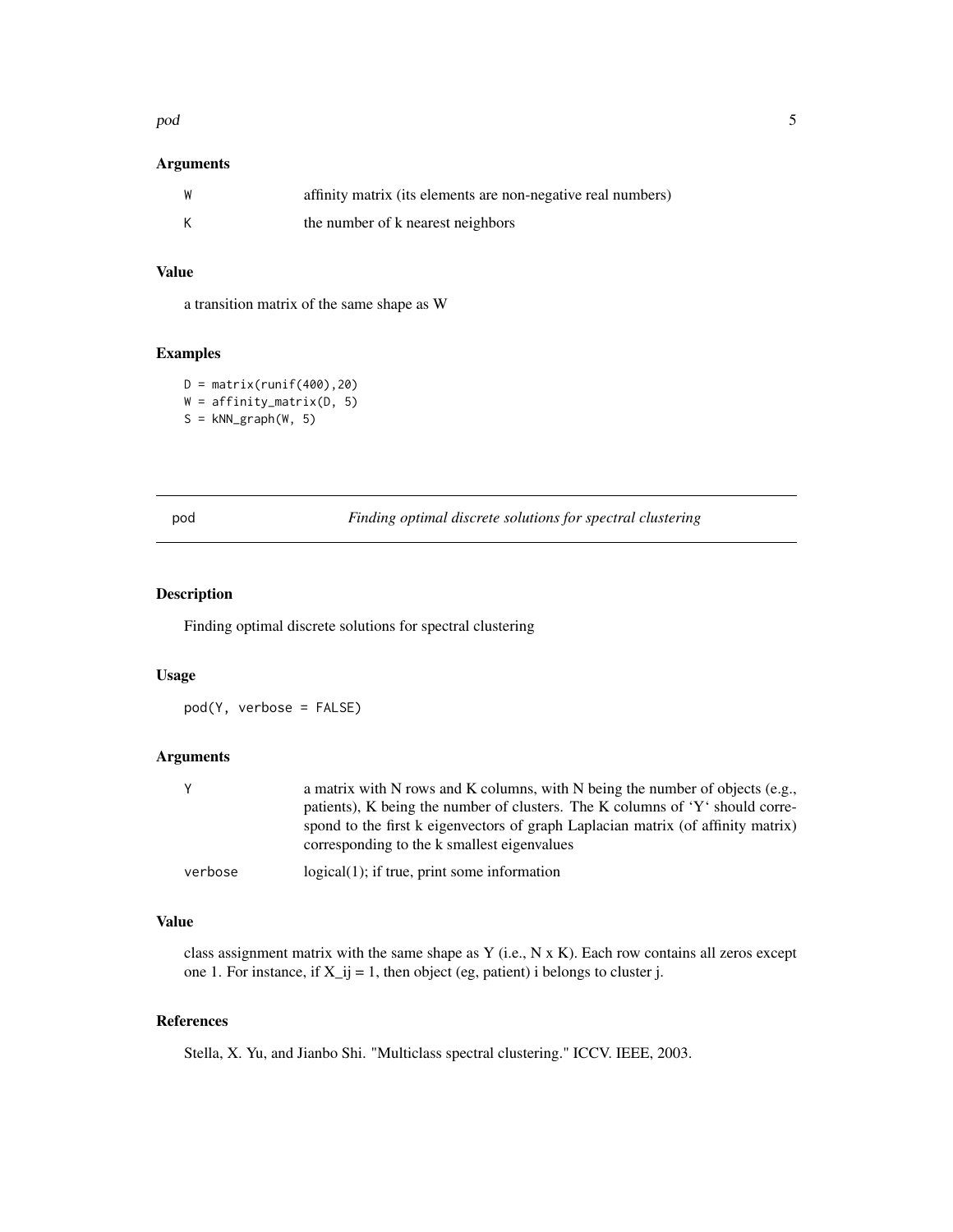#### Examples

```
D = matrix(runif(400), 20)A = affinity_matrix(D, 5)
d = rowSums(A)L = diag(d) - A# `NL` is graph Laplacian of affinity matrix `A`
NL = diag(1/d) %*% L
e = eigen(NL)
# Here we select eigenvectors corresponding to three smallest eigenvalues
Y = Re(e$vectors[, -1:-17])X = \text{pod}(Y)
```
spectral\_clustering *spectral\_clustering*

#### Description

spectral\_clustering

#### Usage

```
spectral_clustering(A, k, type = c("rw", "sym", "unnormalized"),
 verbose = FALSE)
```
#### Arguments

| $\mathsf{A}$ | affinity matrix                                                                                                                                                                                                                                                                                                                                                   |
|--------------|-------------------------------------------------------------------------------------------------------------------------------------------------------------------------------------------------------------------------------------------------------------------------------------------------------------------------------------------------------------------|
| k            | the number of clusters                                                                                                                                                                                                                                                                                                                                            |
| type         | choose one of three versions of graph Laplacian: "unnormalized": unnormal-<br>ized graph Laplacian matrix $(L = D - W)$ ; "rw": normalization closely related to<br>random walk $(L = I - D^{-(-1)*}W)$ ; (default choice) "sym": normalized symmetric<br>matrix (L = I - D^(-0.5) * W * D^(-0.5)) For more information: https://www.cs.cmu.edu/~aarti/Class/1070 |
| verbose      | $logical(1)$ ; if true, print user-friendly information                                                                                                                                                                                                                                                                                                           |

#### Value

a numeric vector as class labels

#### Examples

 $D = matrix(runif(400), nrow = 20)$ A = affinity\_matrix(D, 5) labels = spectral\_clustering(A, k=2)

<span id="page-5-0"></span>